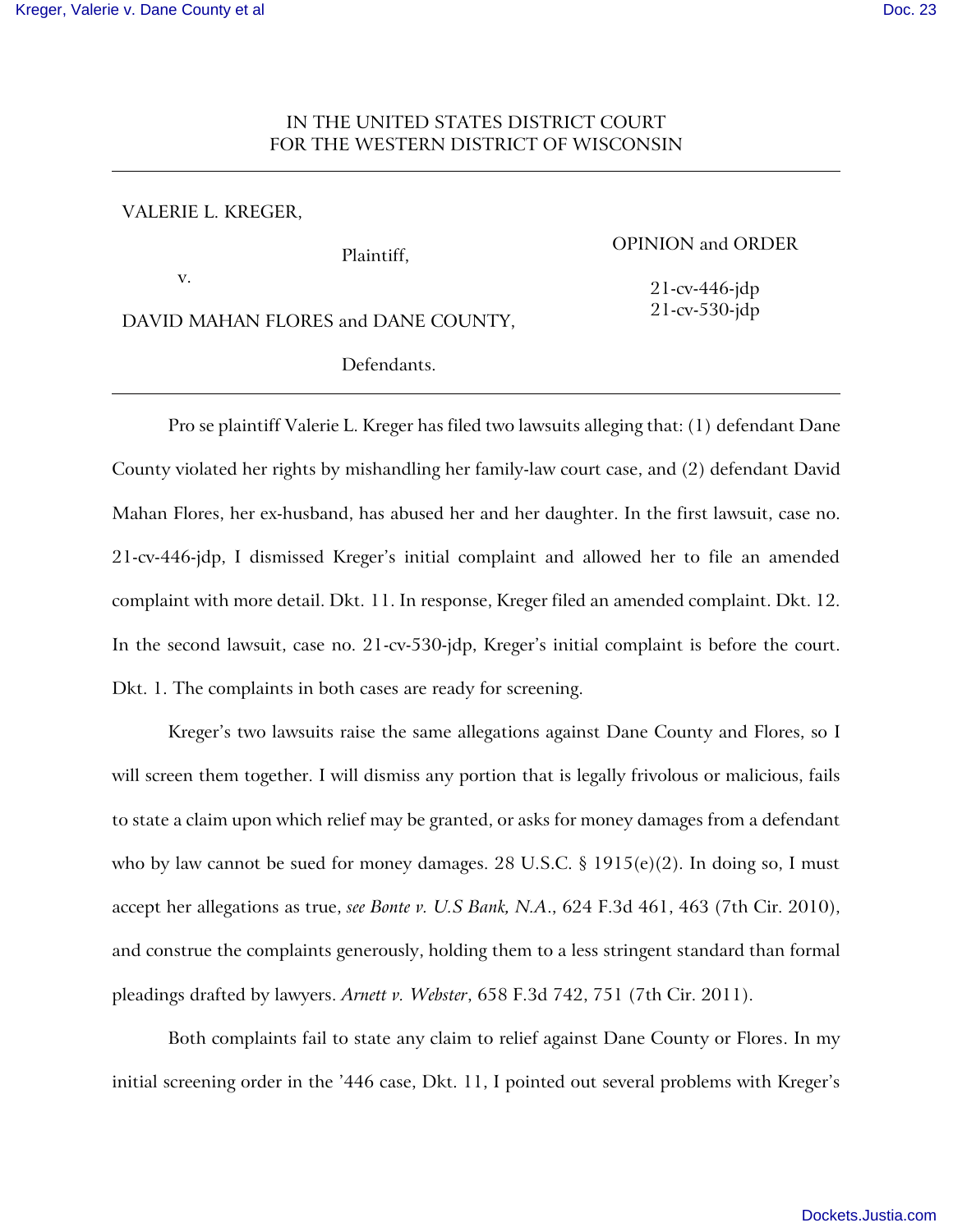initial allegations, gave her an opportunity to fix them in an amended complaint, and warned her that if she failed to do so, I would dismiss the case. Kreger's new allegations do not fix the problems that I identified and do not otherwise state a claim. Her allegations in the '530 case are redundant and unnecessary. So I will dismiss both cases. Kreger's motion for a jury trial in the '446 case will be denied as moot.

### ALLEGATIONS OF FACT

I draw the following allegations from Flores's amended complaint in the '446 case, Dkt. 12, and her initial complaint in the '530 case, Dkt. 1. Kreger and Flores used to be married and they have a daughter together. Flores has abused Kreger and her daughter. Specifically, he committed battery against Kreger three times over 20 years, stole Kreger's car in 2004, drove drunk with her daughter in the car, used substances around her daughter, inappropriately touched her daughter, and inappropriately slept in her daughter's bed. Kreger's daughter returned from Flores's home with unexplained bruises. From 2008 to 2015, Flores's income rose significantly but he did not file taxes so that he could avoid increased child support payments. He does not comply with the court's custody and placement orders and interferes with Kreger's ability to see her daughter. Flores also tried to involuntarily commit Kreger for mental health reasons and gave Kreger's name out to prisoners who write to harass her. Flores's parents are bullying Kreger.

Kreger is involved in a family-law case against Flores in Dane County Circuit Court. The court has discriminated against her on account of her disability, gender, marital status, socioeconomic status, and because she is a domestic violence victim. The court gives Flores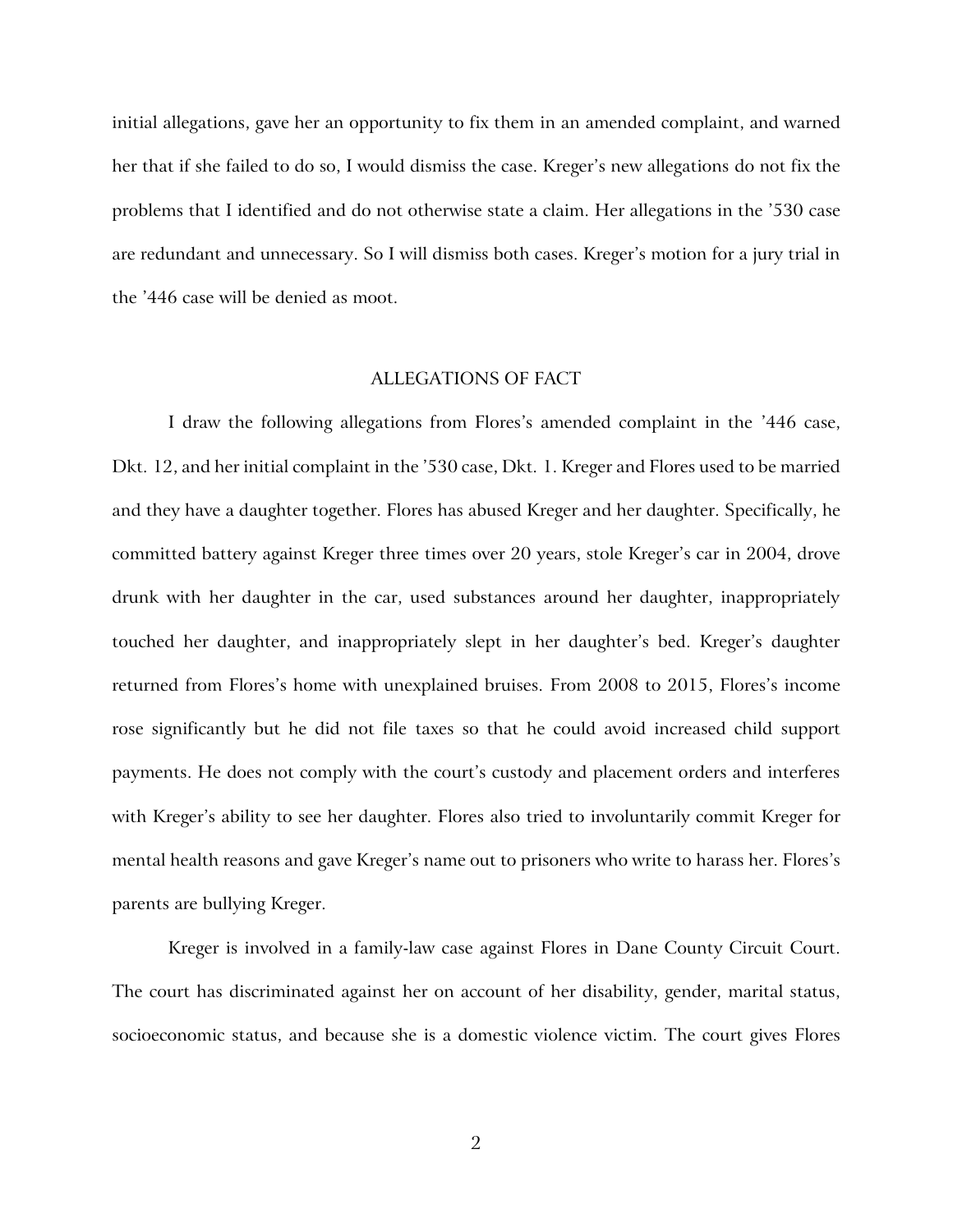"preferential treatment" because he is a man and was in the military. Kreger has not seen her daughter for a year and a half.

Judges and commissioners allowed Flores to move out of state with Kreger's daughter and overlooked Flores's refusal to comply with custody placement orders or tell Kreger where her daughter is. Judges McNamara, Gaylord, Colas, Flanagan, Trammell, and Commissioners Hanson and McAndrew have all been involved. Judge Gaylord expunged Flores's back payments and required Kreger to pay thousands of dollars in filing, transcript, and attorney fees, even though Kreger is indigent. At a family court hearing in July 2019, Gaylord said it was "okay" for Flores to "go out drinking to the bars [three] times in one week." Judge Trammell denied Kreger's motions and declined to order that Flores be extradited, even though he has committed numerous crimes. Dane County corporation counsel also discriminated against Kreger by declining to participate in court hearings.

## ANALYSIS

#### **A. Allegations against Dane County**

Kreger alleges that Dane County discriminated against her and unfairly favored Flores in her family-law case in Dane County Circuit Court. As an initial matter, Flores cannot proceed on claims against Dane County. To succeed on a constitutional claim against a county, a plaintiff must allege that her rights were violated because of a policy or custom or by acts of an official with final policymaking authority. *Monell v. Dep't of Soc. Servs*., 436 U.S. 658, 691 (1978). Kreger's allegations are not a fit for a *Monell* claim. Rather, her allegations make clear that she is challenging judicial decisions and rulings in her family-law court case.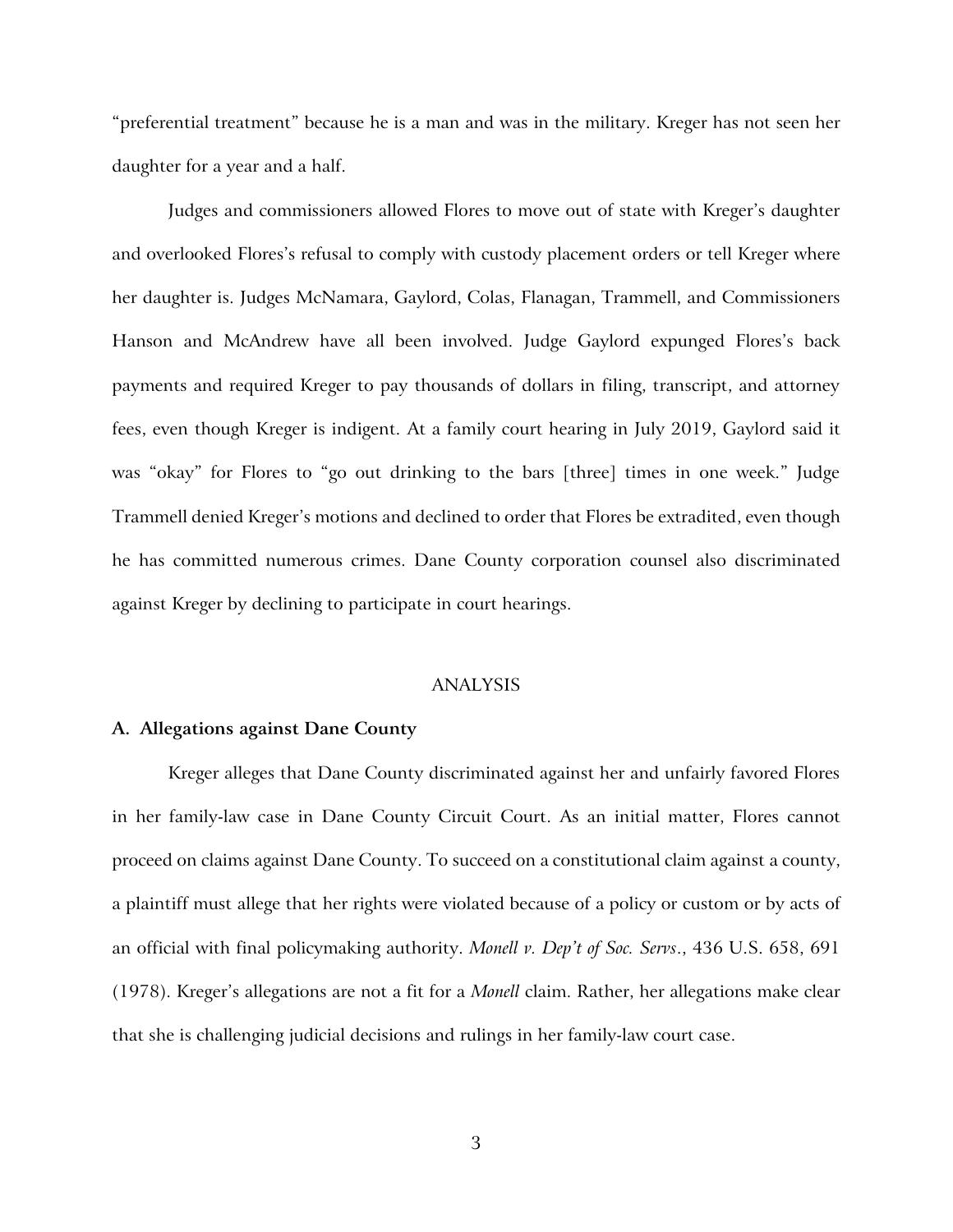But even if Kreger named individual state or county officials as defendants, she cannot bring claims based on the decisions in her family-law case for two reasons. First, she raises allegations against judges, court commissioners, and Dane County corporation counsel—all officials who cannot be sued for their official actions. Specifically, judges have absolute immunity from suits arising from their official decisions or actions. *Dawson v. Newman*, 419 F.3d 656, 660 (7th Cir. 2005). Court commissioners performing "functions integral to the judicial process" are also immune from liability. *Dellenbach v. Letsinger*, 889 F.2d 755, 763 (7th Cir. 1989). And corporation counsel attorneys enjoy absolute immunity from suit for alleged injuries that stem from their prosecutorial duties. *Henry v. Farmer City State Bank,* 808 F.2d 1228, 1238 (7th Cir. 1986).

Second, deciding Kreger's claims would improperly interfere with her state-court case. Kreger has provided me with the case number for her family-law proceedings, but the status of the case is not clear from the Wisconsin court records system. If Kreger's family-law case is still in progress, I must abstain from deciding her claims. *J.B. v. Woodard*, No. 20-1212, 2021 WL 1903214 (7th Cir. May 12, 2021) (federal courts cannot adjudicate claims that take aim at a contested and ongoing family court custody dispute). If, on the other hand, Kreger's familylaw case is final, her claims would be barred by the *Rooker-Feldman* doctrine, which prohibits federal district courts from reviewing civil judgments entered by state courts. *Harold v. Steel*, 773 F.3d 884, 885 (7th Cir. 2014). Finally, under the "domestic relations exception" to diversity jurisdiction, federal courts generally may not interfere with matters of divorce, custody, or child support. *Ankenbrandt v. Richards*, 504 U.S. 689, 703 (1992). Kreger has failed to state a claim based on her family-law case in Dane County Circuit Court.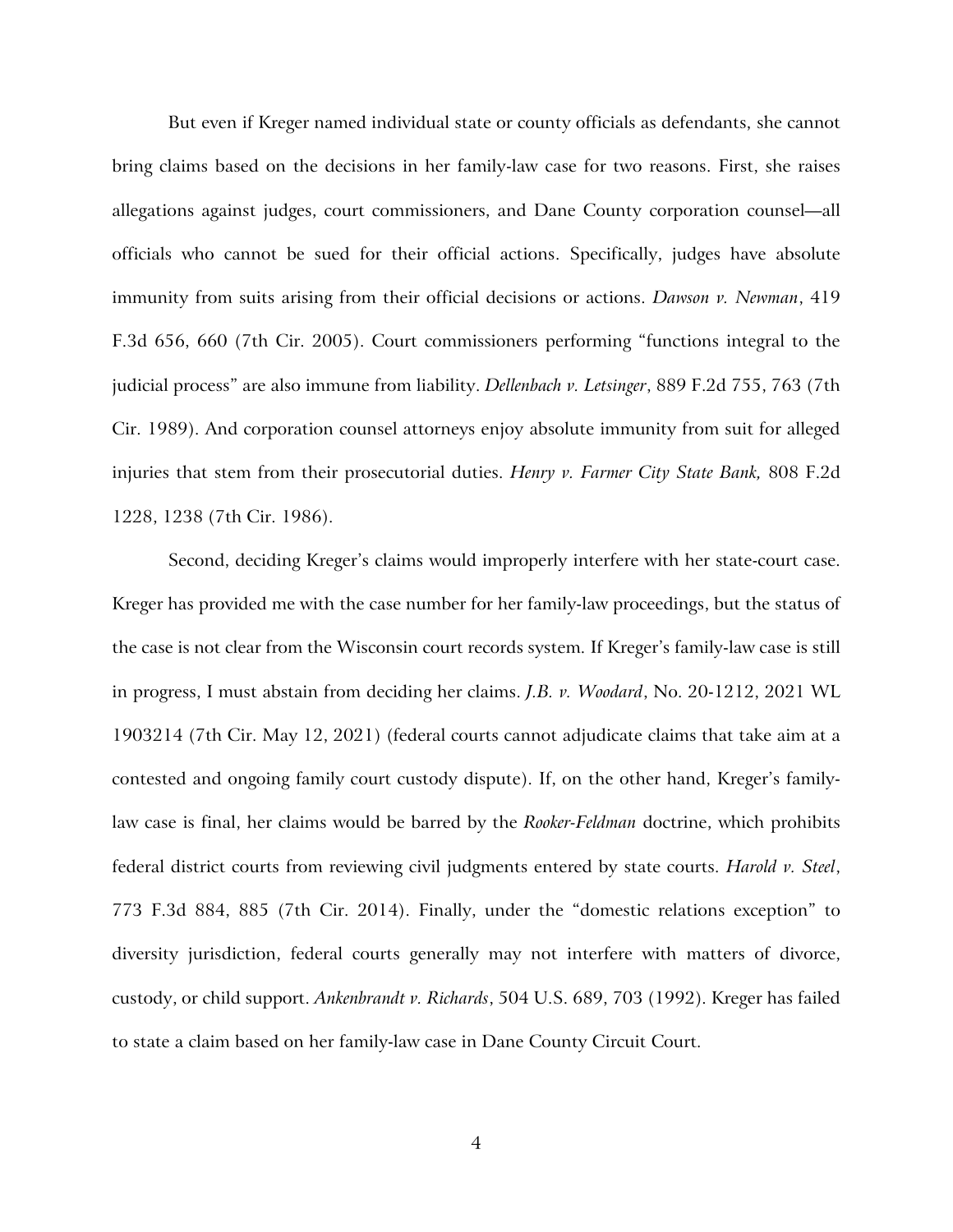#### **B. Allegations against Flores**

Kreger alleges that Flores has abused her and her daughter. Kreger's allegations do not state any plausible federal-law claims against Flores, so I may consider the remainder of her allegations only if her complaint establishes diversity jurisdiction. *Smart v. Local 702 Int'l Bhd. of Elec. Workers,* 562 F.3d 798, 802 (7th Cir. 2009). Diversity jurisdiction requires: (1) an amount in controversy that exceeds \$75,000; and (2) parties that are citizens of different states. 28 U.S.C. § 1332. Kreger seeks \$2,000,000 in damages, and Dane County will be dismissed, so Flores is now the sole defendant in this action. Kreger alleges that she is a citizen of Wisconsin, and that Flores is a citizen of Arizona, so Kreger meets the diversity jurisdiction requirements.

Kreger's allegations against Flores are too vague to state any state-law claims. For example, Kreger says that Flores committed battery against her three times over 20 years, but she doesn't explain what happened or when. Kreger alleges that Flores stole her car, drove drunk with her daughter, and abused her daughter. She also says that Flores did not file taxes to avoid child support payments, violated custody orders, participated in efforts to have Kreger involuntarily committed, and gave Kreger's address to prisoners. These allegations are vague and undetailed, many of them belong in Kreger's family law case, and her most serious allegations involve events that happened Kreger's daughter, not to Kreger herself. Kreger's allegations do not support any state-law claims against Flores.

The '446 and the '530 cases both will be dismissed. The '446 case was Kreger's final opportunity to amend her allegations against Dane County and Flores. But the new allegations she submitted in that case suffer from many of the same problems as her initial allegations.